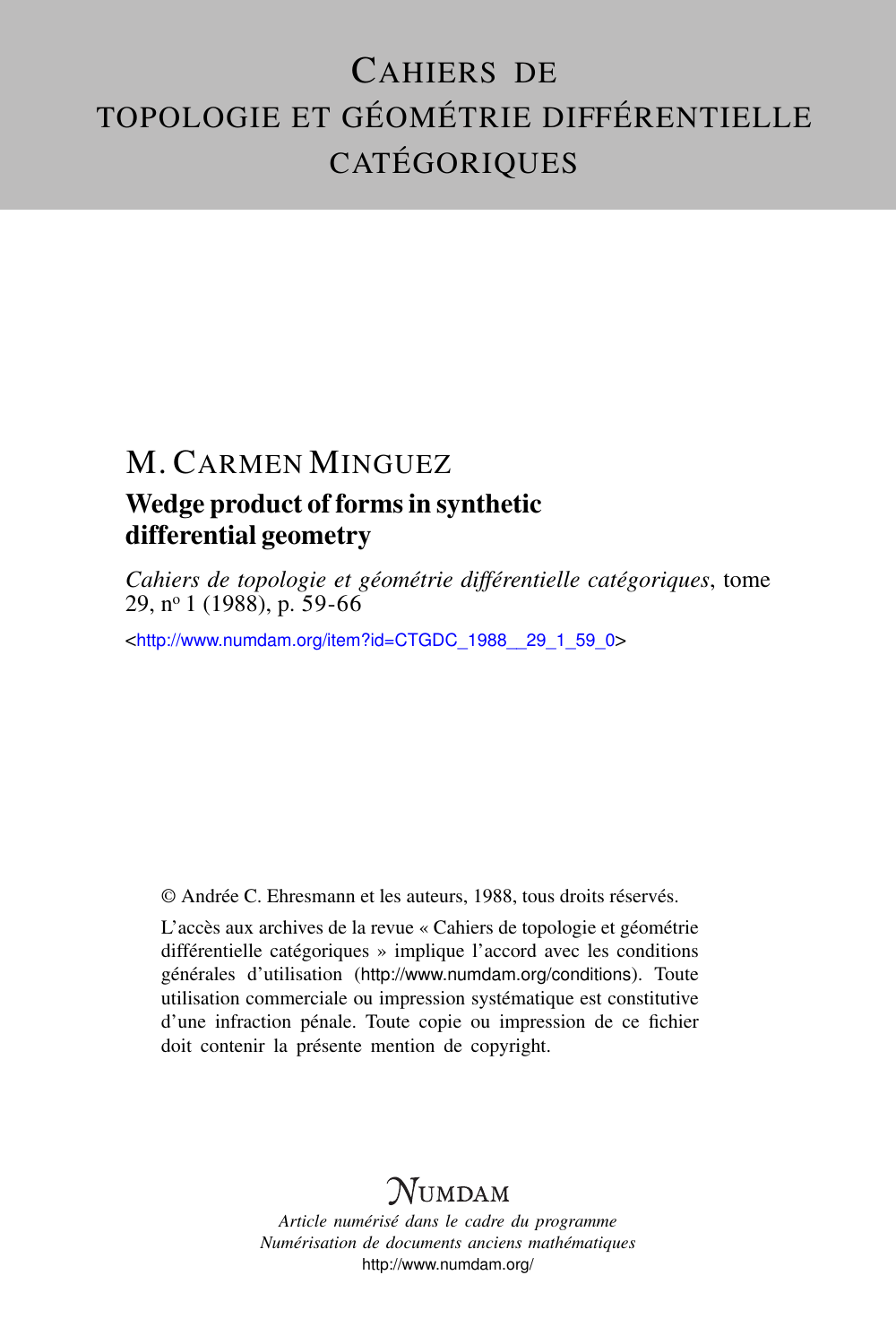Vol. XXIX - 1 (1988)

#### WEDGE PRODUCT OF FORMS IN SYNTHETIC DIFFERENTIAL GEOMETRY by M. Carmen MINGUEZ

**RÉSUMÉ** Géométrie Différentielle Synthétique,  $En$ nous définissons le "wedge" produit de formes lorsque les  $p$ -formes sont des fonctions définies sur les p-tangentes DP + M. Ce produit vérifie les propriétés algébriques usuelles de même que la formule de Leibniz. Nous comparons les  $p$ -formes et les  $p$ -cochaînes cubiques, à l'aide d'un homomorphisme défini par intégration, ainsi que les "wedge" et "cup" produits sur des cubes infinitésimaux. Un homomorphisme similaire entre le complexe de de Rham et le complexe des cochaînes singulières est défini; cet homomorphisme devient un morphisme entre R-algèbres quand il descend à la cohomologie.

#### 1. WEDGE PRODUCT.

We suppose the Axiom K-L (Axiom 1 in [1]) and we refer the reader to [5] for the calculations.

There are several ways of introducing the notion of form (differential form) in the synthetic context (see [1]). The closest with the classical one is:

 $(1.1)$  A quasi-classical p-form  $\omega^{\sim}$  on M is a law which to any p-tuple  $(t_1,...,t_p)$  of tangents to M (at the same point) associates an element  $\omega^{\sim}(t_1,...,t_p) \in \mathbb{R}$  such that

 $(i)$  $\omega^{\sim}(t_1,..., \lambda t_i,..., t_p) = \lambda \omega^{\sim}(t_1,..., t_p), \quad \lambda \in \mathbb{R}, \quad i = 1,..., p,$  $(ii)$  $ω<sup>α</sup>$  ( $t<sub>π(1)</sub>,..., t<sub>π(ρ)</sub>$ ) = sig(π)ω<sup>α</sup> ( $t<sub>1</sub>,..., t<sub>ρ</sub>$ ),</sup>  $\pi \in S_{\alpha}$ .

 $(*)$  This work was supported by CAICYT, the spanish organization for the advancement of research.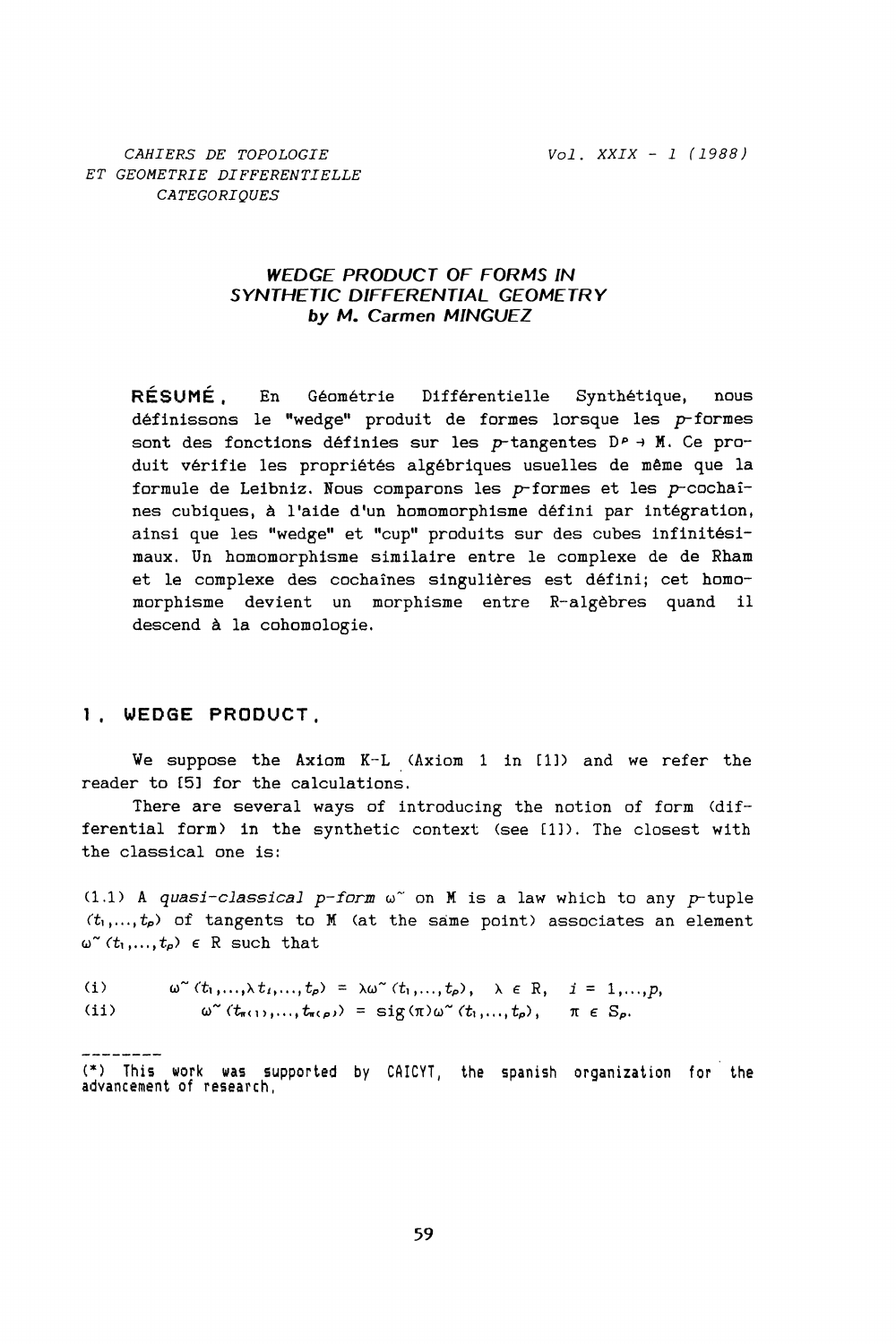It is obvious to give the wedge product of a quasi-classical  $p$ form  $\omega^*$  and a quasi-classical  $q$ -form  $\theta^*$  by direct translation of the classical notion, that is  $(n = p+q)$ 

$$
(1.2) \qquad \omega^{\sim} \wedge \theta^{\sim} (t_1,\ldots,t_n) =
$$

$$
(1/p!q!) \sum_{\mathbf{r} \in \mathbf{S}^n} \mathbf{sig} (\pi) \omega^{\sim} (t_{\mathbf{r}(1)},\ldots,t_{\mathbf{r}(p)}) \theta^{\sim} (t_{\mathbf{r}(p+1)},\ldots,t_{\mathbf{r}(n)}).
$$

It seems that it is not possible to define a quasi-classical (p+1)-form dw<sup>o</sup> which corresponds to concept of exterior differential except when we can use coordinates on M. For this we consider a wider notion of form given in [2] (also [1]).

DEFINITION 1. A p-form on M is a map  $\omega$ :  $M^{p^p} \rightarrow R$  which is  $(i)$  homogeneous:

$$
\omega(\lambda,\tau) = \lambda \omega(\tau),
$$

where

 $\ddot{\phantom{0}}$ 

$$
\lambda \in \mathbb{R}, \quad i = 1,...,p \text{ and } \lambda \cdot i \tau \cdot (d_1,...,d_p) = \tau \cdot (d_1,...,\lambda d_i,...,d_p);
$$

(ii) alternating:

$$
\omega(\tau.D^*) = \text{sig}(\pi)\omega(\tau),
$$

where

$$
\pi \in S_p
$$
 and  $D^*(d_1,...,d_p) = (d_{\pi(1)},...,d_{\pi(p)})$ .

We will write  $A^p(M)$  for the R-module of p-forms on M. The differential exterior operator d:  $A^{\rho}(\mathbb{M}) \rightarrow A^{\rho+1}(\mathbb{M})$  is built making true the "Infinitesimal Stokes Theorem" (see [1]). But, for this kind of forms the wedge product is not obvious, we attempt to give a definition.

By restricting  $\tau: D^p \to M$  to the p "axes" through  $Q \in D^p$  we obtain a p-tuple of tangent vectors at  $\tau(Q)$ . Let k:  $M^{0^P} \rightarrow M^{0} \times_{H} ... \times_{H} M^{0}$  be this map. Each quasi-classical  $p$ -form defines a  $p$ -form by composition  $\omega = \omega^{\sim} \circ k$ . (This correspondence becomes a bijection for a large class of objects M, see [2], [4].)

Now we give a definition of  $\omega A \theta$  compatible with the above comparison, that is satisfying

$$
(\omega^{\sim} \circ k) \wedge (\theta^{\sim} \circ k) = (\omega^{\sim} \wedge \theta^{\sim}) \circ k.
$$

DEFINITION 2. We will call wedge product of  $\omega \in A^{\rho}(\mathbb{M})$  and  $\theta \in A^q(\mathbb{M})$ to the  $(ptq)-form$  given by

60

 $(1.3)$  $\omega A \theta (\tau) = (1/p!q!) \sum_{\mathbf{x} \in S_n} \text{sig}(\pi) \omega (\tau \cdot D^{\pi} \cdot \alpha^*) \theta (\tau \cdot D^{\pi} \cdot \alpha^*)$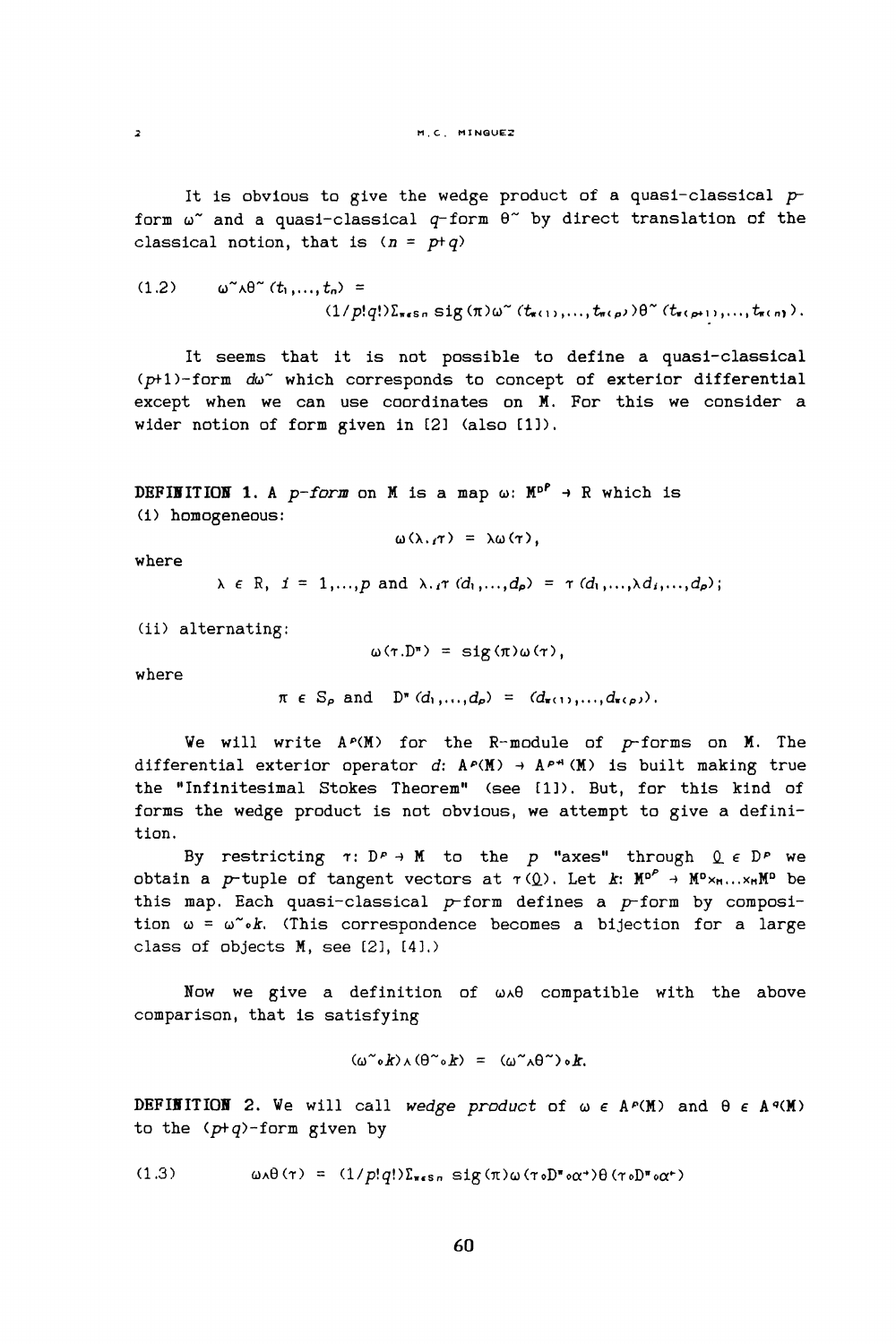where  $n = p+q$ ,  $\tau$  is a *n*-tangent on M,  $\alpha$ <sup>+</sup>: D<sup>p</sup> + D<sup>*n*</sup>N<sup>p</sup> is  $\alpha$ <sup>+</sup>( $d$ ) = ( $d$ , $Q$ ) and  $\alpha^*$ :  $D^q \rightarrow D^q \rightarrow D^q$  is  $\alpha^*(d) = (0, d)$ .

**PROPOSITION** 3. The map  $\land$ :  $A^{\rho}(M) \times A^{\sigma}(M) \rightarrow A^{\rho+q}(M)$  is bilinear, associative, anticommutative  $(\theta \wedge \omega = (-1)^{pq} \omega \wedge \theta)$  and functorial  $(f^*(\omega \wedge \theta)) =$  $f^*\omega \wedge f^*\theta$  for every  $f: M \to N$ ).

If we put  $M^{(1)}$ :  $M^{p+1} \rightarrow (M^{p})^p$ ,  $M^{(1)}(\tau) = \tau_1$  being

$$
\tau_1(h)(d) = \tau(d_1,...,d_{i-1},h,d_i,...,d_p),
$$

and  $\gamma: \mathbb{R}^p \to \mathbb{R}$  is the second projection  $(\mathbb{R}^p \approx \mathbb{R} \times \mathbb{R})$ , then we obtain an explicit expression of  $d\omega$ . Writting  $D_i\omega = \gamma \omega^{\omega} \cdot M^{(i)}$  and by applying Axiom K-L we have that

(1.4) 
$$
d\omega = \sum_{i=1}^{n+1} (-1)^{i+1} D_i \omega.
$$

**PROPOSITION 4** (Leibniz's Formula). For each  $p$ -form  $\omega$  and  $q$ -form  $\theta$  on M. we have

$$
d(\omega_{A}\theta) = d\omega_{A}\theta + (-1)^{p} \omega_{A}d\theta.
$$

**PROOF** (Sketch). For any  $\tau: D^{n} \rightarrow M$  and  $j = 1,...,n+1$ , as  $\gamma$  is a derivation we get to

 $D_J(\omega A\theta)(\tau) = \sum_{\pi\in S\pi} (sig(\pi)/p!q!) \{\gamma[\omega(\tau_J(-)\circ D^\pi\circ\alpha^*)]\theta(\tau_J(Q)\circ D^\pi\circ\alpha^*) +$ +  $\omega(\tau_J(\underline{0}) \circ D^* \circ \alpha^*)$   $(\theta(\tau_J(-) \circ D^* \circ \alpha^*))$ .

On the other hand

$$
d\omega \wedge \theta(\tau) = \sum_{i=1}^{\infty} P^{i} ((-1) \cdot P^{i}/(p+1)!q!) \sum_{\tau \in S} P^{i} \cdot S^{i} g(\tau) D_{i} \omega(\tau \circ D^{\tau} \circ \alpha^{+}) \theta(\tau \circ D^{\tau} \circ \alpha^{+})
$$

but, if we take into account that

 $(\tau \circ D^{\sigma} \circ \alpha^{+})_{i}(-) = \tau_{i}(-) \circ D^{\sigma_{i}} \circ \alpha^{+}, \quad \tau \circ D^{\sigma} \circ \alpha^{+} = \tau_{i}(0) \circ D^{\sigma_{i}} \circ \alpha^{+}$ 

where  $j = \sigma(i)$  and  $\sigma_{ij} \in S_n$  is canonically built from  $\sigma$  (we note that  $\alpha^*$  and  $\alpha^*$  are different in each side), we obtain that

$$
du \wedge \theta(\tau) = \sum_{j=1}^{m} (\gamma_j) \wedge \sum_{\tau \in S_n} (\text{sig}(\pi)/p!q!) \chi(\omega(\tau, \langle \cdot \rangle \circ \mathbb{D}^{\tau} \circ \alpha^*) \theta(\tau, \langle \mathbb{Q} \rangle \circ \mathbb{D}^{\tau} \circ \alpha^*).
$$

Using the anticommutativity of the wedge product we get a similar expression for  $\omega \wedge d\theta$  ( $\gamma$ ). #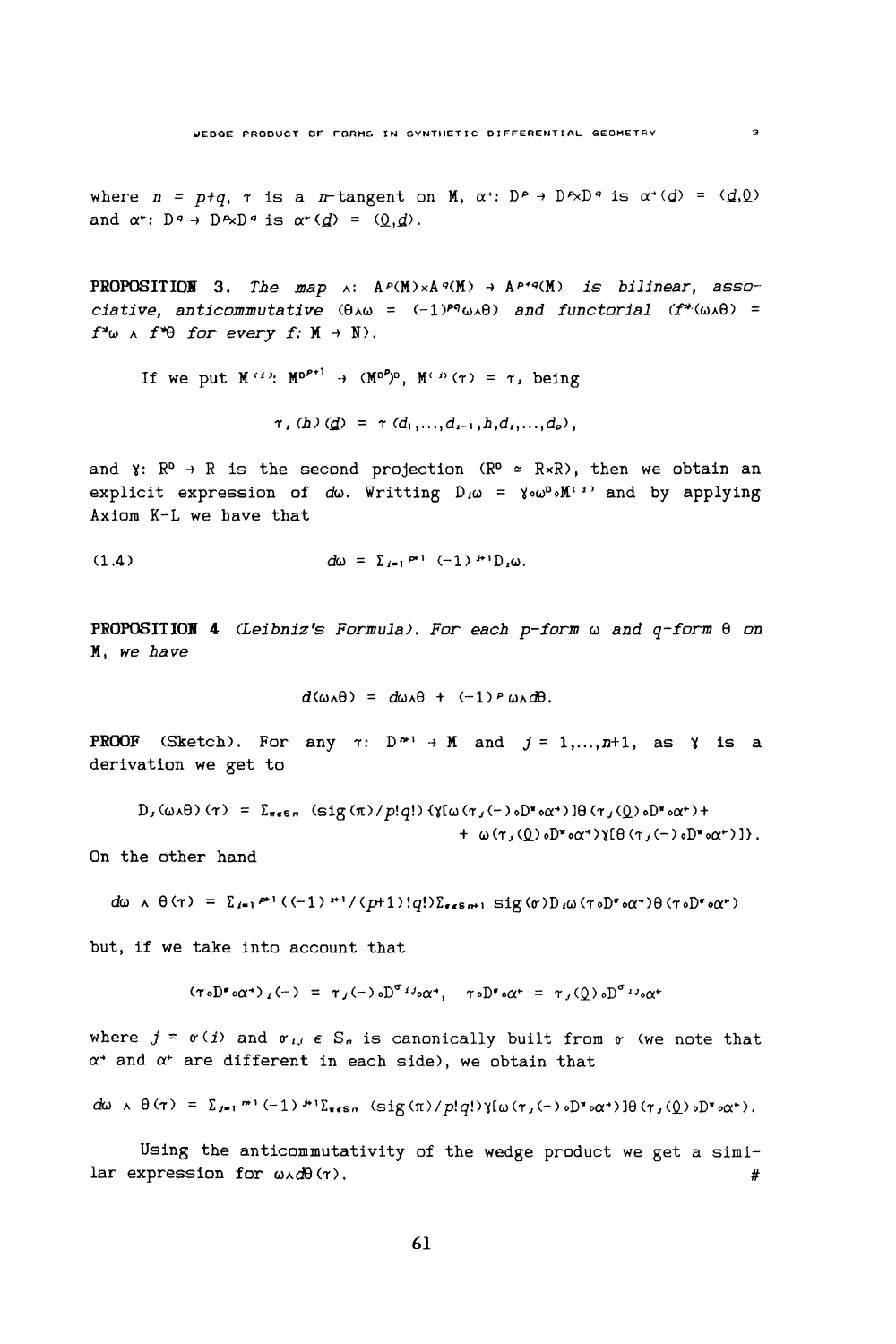To make a comparison between the wedge product of forms and the cup product of cubical cochains, we take the following digression in [7]. Ch. IV:

An *infinitesimal n*-cube (a *n*-tangent with a point  $h \in D^n$ ) can be regarded as a finite n-cube, in fact we have the map  $\beta$ :  $M^{p^n} \times D^n \rightarrow M^n$ given by

$$
\phi(\tau, h)(x_1, \ldots, x_n) = \tau(h_1 x_1, \ldots, h_n x_n).
$$

If we suppose that M has the extension property

(E) "The canonical map  $M^{p^{2n}} \rightarrow M^{p^n}$  is an epic",

we can prove that for evey n-form  $\omega$  and  $(r, h)$   $\in$   $\mathbb{M}^{p^n} \times \mathbb{D}^n$  it is satisfied

$$
\int_{\theta} \epsilon_{\tau, h} \omega = h_1 ... h_n \omega(\tau),
$$

that is

 $\mathbf{A}$ 

(1.6) 
$$
\rho(\omega) \circ \phi(\tau, \underline{h}) = \Pi_{i=1} P h_i \omega(\tau)
$$

where  $\rho: A^n(M) \to C^n(M)$  is the integration homomorphism given on the generators  $\gamma: I^n \rightarrow M$  of  $C^n(M)$  by

$$
\rho(\omega)(\gamma) = \int_{\gamma} \omega = \int_{I^n} \gamma^*(\omega).
$$

On the complex of cubical cochains  $C^*(M)$  we have the following cup product (13), Ch. VI, VIII): Let  $c \in C^p(M)$ ,  $c' \in C^q(M)$  and  $\gamma: I^n \to M$  $(n = ptq)$ , then it is defined by

$$
(1.7) \t\t (CUC0 (Y) = \sum_{KCln1, cardK=p} sig(KH) C(A_{H}Y) C'(B_{K}Y)
$$

where H is the complementary set of K in  $[n] = \{1, 2, ..., n\}$  and if we put  $\beta_{\kappa}: K \to [p]$  for the unique bijective, order-preserving map,  $A_{\kappa}Y$ :  $I^p \rightarrow M$  and  $B_k \gamma$ :  $I^q \rightarrow M$  are given by:

| $A_H \gamma(x_1,,x_n) = \gamma(y_1,,y_n)$ with $y_i = \begin{cases} 0 & \text{if } i \in H \\ x_{\phi_K(i)} & \text{if } i \in K \end{cases}$                                                                                                                                                                  |  |  |
|----------------------------------------------------------------------------------------------------------------------------------------------------------------------------------------------------------------------------------------------------------------------------------------------------------------|--|--|
|                                                                                                                                                                                                                                                                                                                |  |  |
| $\label{eq:1.1} B_{\kappa} \gamma\left(x_1,\ldots,x_q\right) \ = \ \gamma\left(y_1,\ldots,y_n\right) \quad \text{with} \quad y_i \ = \qquad \left\{ \begin{array}{ccc} 1 & \quad \text{if} \ \ i \, \in \, K \\[1mm] x_{\theta \, \pi\left(I\right)} & \quad \text{if} \ \ i \, \in \, H. \end{array} \right.$ |  |  |
|                                                                                                                                                                                                                                                                                                                |  |  |

**PROPOSITION 5.** Let M have the property  $(E)$  (\*). Then for each  $\omega$  in

<sup>(\*)</sup> See Note at the end of the paper,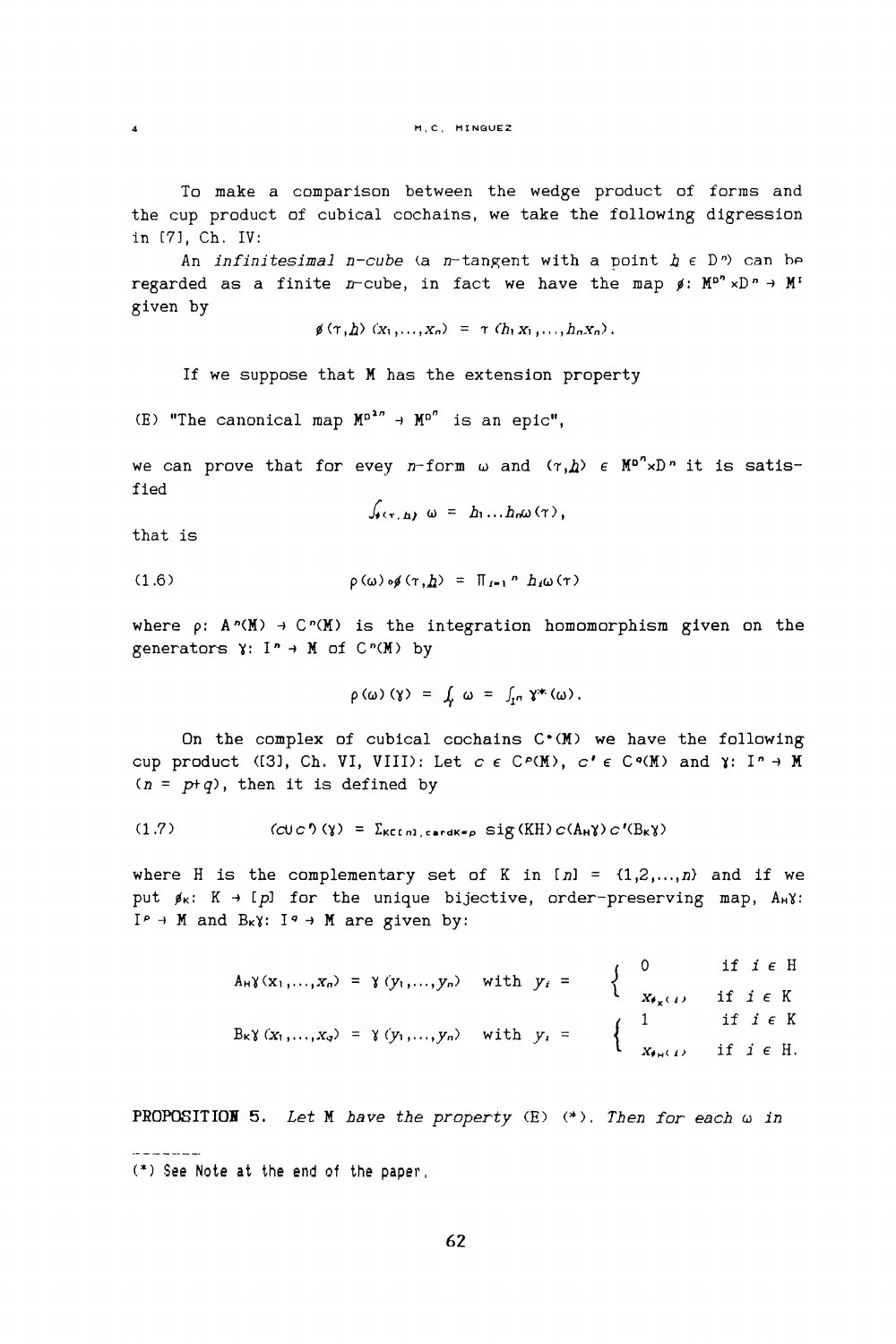$A^p(M)$  and  $\theta$  in  $A^q(M)$  we have

$$
(\rho(\omega) \cup \rho(\theta)) \circ \phi = \rho(\omega \wedge \theta) \circ \phi.
$$

PROOF. First we note that, with the above notations, taking into account that  $\omega$  and  $\theta$  are alternating, we have:

 $\omega \wedge \theta (\tau) = \sum_{K \in \mathbb{N}^n, \text{card } K = p} \text{sig } (KH) \omega (A_H \tau) \theta (A_K \tau).$ 

Then, by (1.6), it is enough to show that for each  $\tau: D^n \rightarrow M$  and  $h \in D^n$  we have

 $(1.9)$   $(\rho(\omega) \cup \rho(\theta)) (\not g(\tau, \underline{h})) = \prod_{i=1}^{n} \sum_{k \in [n]} \sum_{\text{c} \in \text{dK} = p} \text{sig}(KH) \omega(A_{H} \tau) \theta(A_{K} \tau).$ 

We obtain easily that

$$
A_H \mathfrak{g}(\tau, \underline{h}) = \mathfrak{g}(A_H \tau, \underline{h}_K) \quad \text{with } \underline{h}_K = \{h_I \mid i \in K\},
$$

and also that

$$
B_{\kappa}\mathfrak{g}\left(\tau,\underline{h}\right)\left(x_{1},\ldots,x_{q}\right) = \left(y_{1},\ldots,y_{n}\right)
$$

with

$$
y_i = \begin{cases} h_i & \text{if } i \in K \\ h_i x_{\theta_H(i)} & \text{if } i \in H, \end{cases}
$$

but, applying the Axiom K-L to the map  $\rho(\theta)$  ( $B_k \notin \{r, -1\}$ ):  $D^n \to R$  we will have

$$
\rho(\theta) (B_{\kappa}\phi(\tau, \underline{h})) = \rho(\theta) (A_{\kappa}\phi(\tau, \underline{h})) + \Sigma_{\kappa\kappa} h_{\kappa} a_{\kappa}
$$

for some  $a_i \in R$ . Hence

$$
\rho(\omega) (\mathbf{A}_{\mathsf{H}} \mathfrak{g}(\tau, \underline{h})) \rho(\theta) (\mathbf{B}_{\mathsf{K}} \mathfrak{g}(\tau, \underline{h}))) = \Pi_{i=1}^n h_{i}\omega(\mathbf{A}_{\mathsf{H}} \tau) \theta(\mathbf{A}_{\mathsf{K}} \tau)
$$

which, substituted in  $(1.7)$ , gives us  $(1.9)$ .

We could go further taking into account that

$$
\langle \rho(\omega) \mathsf{U} \rho(\theta) \rangle \circ \phi \colon M^{\mathsf{D}^n} \times D^n \to \mathbb{R}
$$

verifies the conditions in [1], Prop. 14.4.I. Then there exists a unique  $n$ -form  $\Omega$  such that

#

 $\overline{\mathbf{S}}$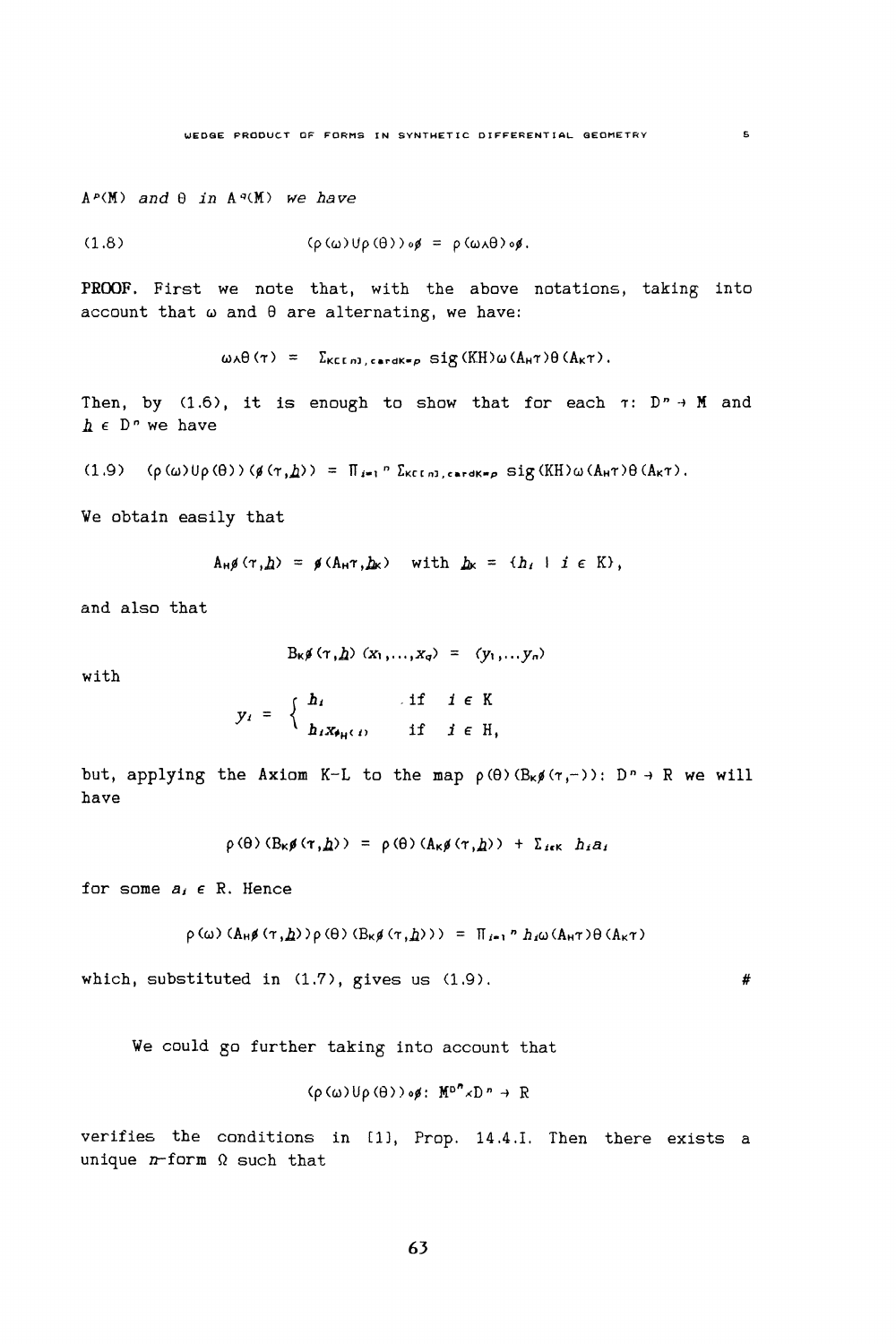$(\rho(\omega) \cup \rho(\theta)) (\not\in (\tau, \underline{h})) = \prod_{i=1}^n h_i \Omega(\tau).$ 

Thus  $\omega \lambda \theta$  is the unique *n*-form verifying (1.8).

#### 2, THE DE RHAM HOMOMORPHISM,

Moerdijk and Reyes construct in [6] the de Rham cohomology of  $M$ ,  $H_R(M)$ , and the complex of singular chains  $(S(M), \delta)$ . Now, we consider the dual complex which we will note  $(S \cdot (M), \delta)$ :

$$
S^n(M) = \text{Hom}_R(S_n(M), R), \quad \delta = -\delta \colon S^n(M) \to S^{n+1}(M)
$$

(we will identify an element of  $S^n(M)$  with a map f:  $M^{a_n} \to R$ , where

$$
\Delta_n = \{ (x_0, \ldots, x_n) \in \mathbb{R}^{m+1} \mid 0 \leq x_i \leq 1 \text{ and } \Sigma x_i \}
$$

is the standard  $n$ -simplex). As usually, we can build the singular cohomology, Hs (M), of M.

By integration of a *n*-form  $\omega$  on a *n*-simplex  $\sigma: \Delta_n \to M$  through the map

$$
\pi
$$
:  $I^n \to \Delta_n$ ,  $\pi(t_1,...,t_n) = (1-t_1,t_1(1-t_2),...,t_1...t_n)$ 

we define

Ġ.

(2.1) 
$$
\rho_R: A^n(M) \to S^n(M), \quad \rho_R(\omega)(\sigma) = \int_{\sigma} \omega =: \rho(\omega)(\sigma \pi)
$$

which is a morphism of complexes (because of Stokes Theorem) and derives in a homomorphism called "de Rham homomorphism":

$$
\rho_{\mathsf{R}}\colon H_{\mathsf{R}}^{\,n}(\mathbb{M})\to H_{\mathsf{S}}^{\,n}(\mathbb{M})\,.
$$

The cup product on  $S(M)$  is defined by

$$
f \cup g \quad (r) = f (g \alpha^*) g (g \alpha^*)
$$

(here  $\alpha^*$ :  $\Delta_p \to \Delta_n$  is  $\alpha^*(\chi) = (\chi, 0)$  and  $\alpha^*$ :  $\Delta_q \to \Delta_n$  is  $\alpha^*(\chi) = (\underline{0}, \chi)$ ), and induces a product on the de Rham cohomology (because of Leibniz's formula) which we will write:

$$
\text{ext: } H_S P(M) \times H_S q(M) \to H_S P^{+q}(M).
$$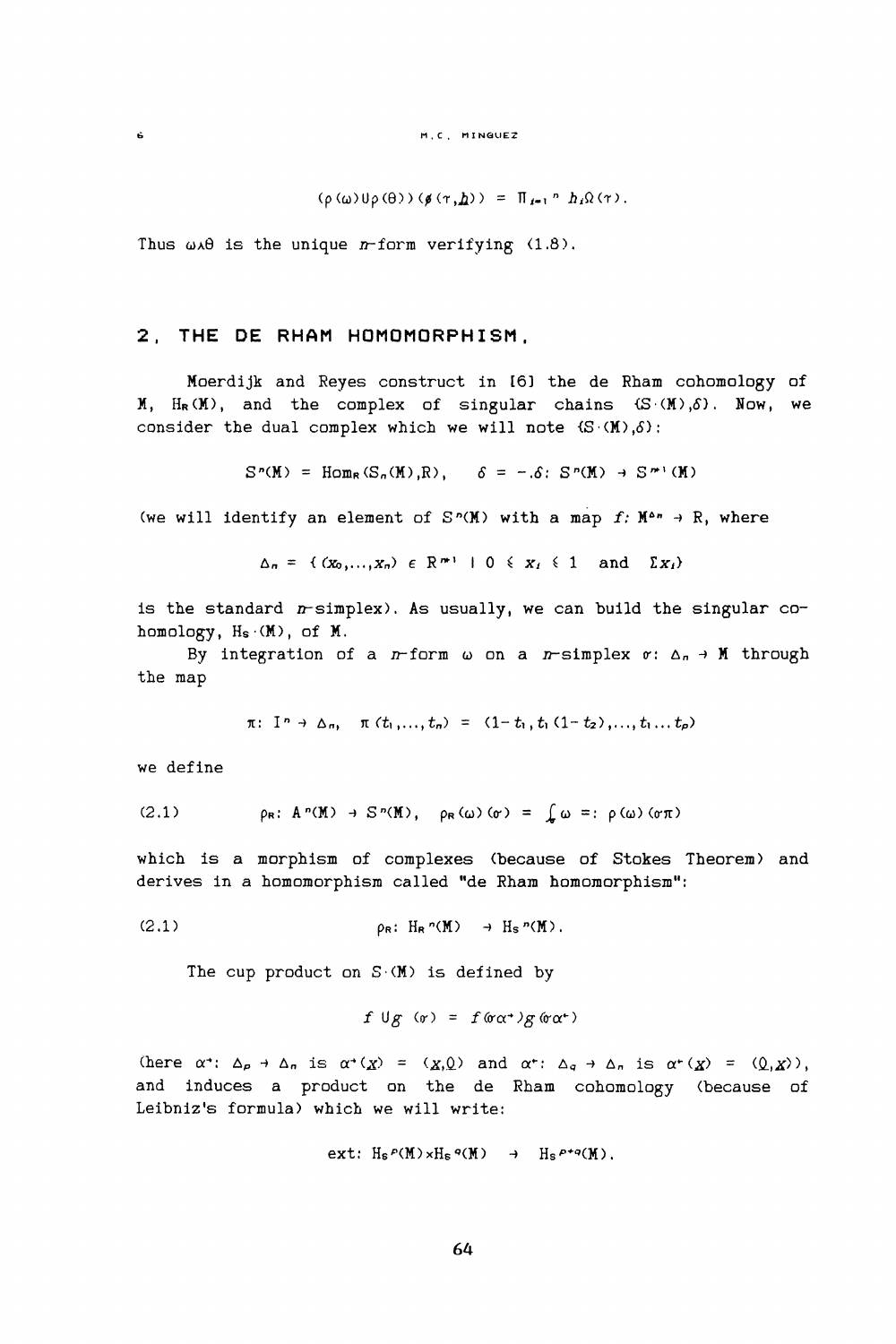**THEOREM 1.** The de Rham homomorphism  $\rho_R$ :  $H_R^{\bullet}(M) \rightarrow H_S^{\bullet}(M)$  is multiplicative, that is, it commutes with ext and cup.

**PROOF** (Sketch). It is sufficient to get a homotopy  $\beta$ : cup.  $\Theta$ p<sub>R</sub> + p<sub>R</sub>. ext, that is a family of R-linear maps

$$
\phi_n = \phi_n(M) : (\otimes A)^n(M) \to S^{n} (M)
$$

natural in M and verifying

$$
\delta_{\mathfrak{m}\mathfrak{2}}\mathfrak{p}_{\mathfrak{m}1} + \mathfrak{p}_n d^{\sim}_{\mathfrak{m}1} = \rho_{\mathsf{R}} \circ \mathsf{ext} - \text{cup} \circ \mathsf{p}_\mathsf{R}.
$$

We build  $\beta_n$  by induction beginning with  $\beta_1 = 0$ . Now, if  $\beta_{n-1}(X)$  exists, let

$$
\mu_{n-1}(X): (\otimes A)^{n+1}(X) \to S^{n+1}(X)
$$

be given by

$$
\mu_{n-1}(X) = -\delta_{n-2}\beta_{n-1}(X) + \rho_{R}oext - cup \circ \mathcal{P}_{PR},
$$

and, for every  $\Omega \in (\otimes A) \cap (\mathbb{M})$  and  $\sigma: \Delta_{n-1} \to \mathbb{M}$ , we define

$$
\mathfrak{g}_{n}(\mathbb{M}) (\Omega) (\sigma) = [(\mu_{n-1}(\Delta_{n-1}) \circ K^{\sim}(\Delta_{n-1}) \circ \otimes \sigma^{*}) (\Omega)] (\mathrm{id}_{\Delta_{n-1}})
$$

where

$$
K^{\sim}_{\mathfrak{a}}(\Delta_{\mathfrak{a}-1}): (\otimes A)^{\mathfrak{n}}(\Delta_{\mathfrak{a}-1}) \rightarrow (\otimes A)^{\mathfrak{n}}(\Delta_{\mathfrak{n}-1})
$$

is a homotopy constructed after a contraction of  $\Delta_{n-1}$  is fixed and

$$
\otimes \sigma^* \colon (\otimes A)^n(M) \to (\otimes A)^n(\Delta_{n-1})
$$

is induced from  $r$ .

#### ACKNOWLEDGEMENT,

This work is a part of a doctoral thesis [5] prepared under the direction of Professor G.E. Reyes (Université de Montréal) at the Universidad de Zaragoza. The author would like to express her appreciation to Professor Reyes. I would also like to thank A. Kock and L. Español for valuable suggestions and conversations.

 $\overline{z}$